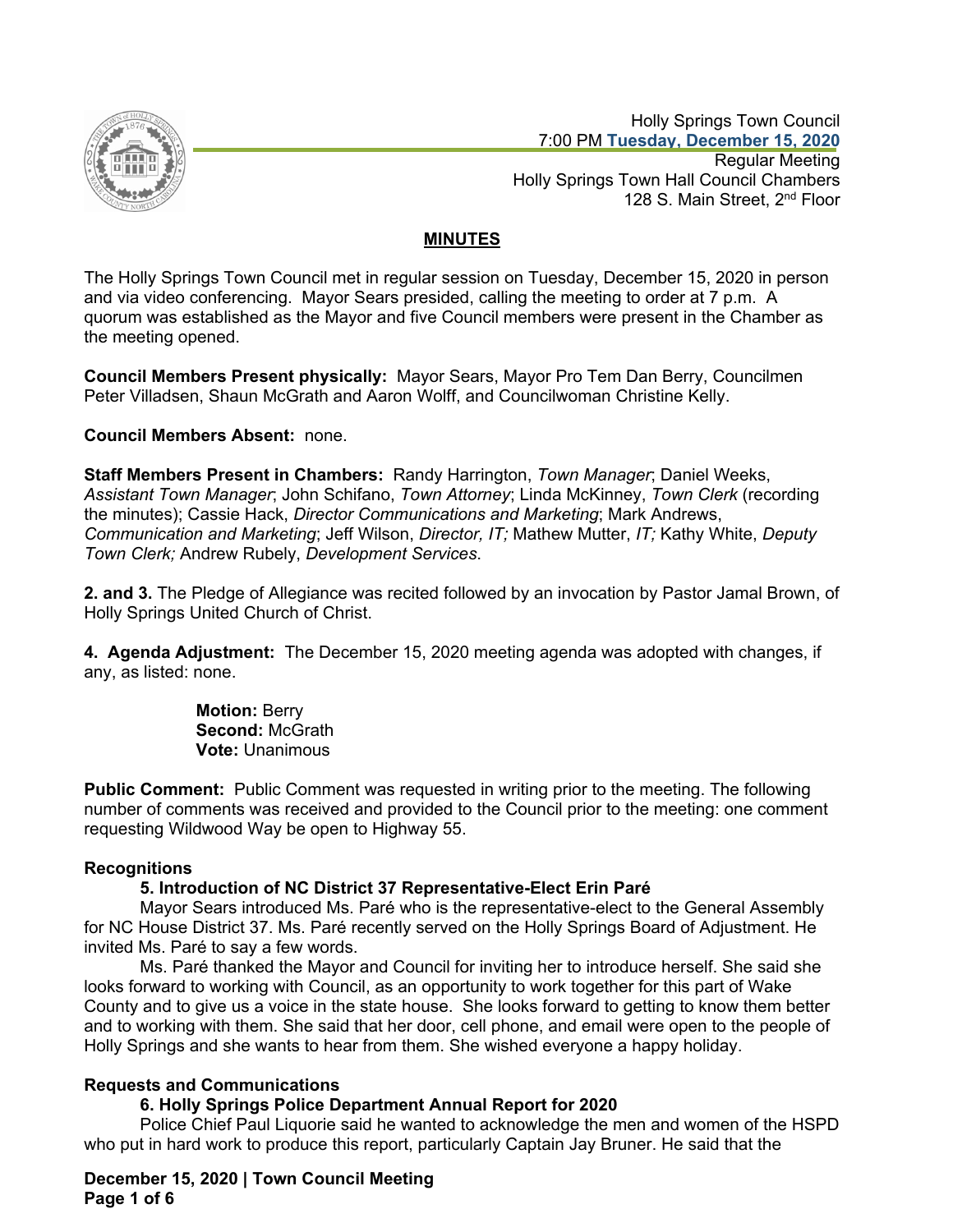purpose of this report was to present information to Council on the activities of the Holly Springs Police Department from September 2019 to September 2020. He gave a snapshot of the department including number of officers and other staff with various certifications and degrees, and highlighted some achievements and awards won in 2020. He reported on the improved use of technology including the benefit to residents of utilizing GPS to dispatch the closest police units, and the department's progress on implementing a Body Worn Cameras system.

He showed trends in calls for service over the last five years in comparison with the Town's population growth. He then gave statistics on specific activities including Animal Control services, violent crimes, property crimes and arrest data. Holly Springs violent crimes are 10 times less than the national average; property crime rates are 3 times less than the national average. Chief Liquorie gave a breakdown on arrests and traffic stops by race and said that the Department needs to look at the reasons for disparity between town demographics and arrest demographics. He said that there had been only three use of force incidents out of 61,390 calls for service, and zero vehicle pursuits. He gave data on motor vehicle crashes by month. Finally, Chief reported on some of the many community engagement activities the department engaged in over the past twelve months. He said that the department continued to expand its efforts under COVID, as community engagement is very important to the Department. He said the full report would be shared on the Town webpage Transparency Portal after this meeting.

Councilman McGrath asked if, since he was new, there was anything in the report that surprised him, compared to what he expected. Chief Liquorie said there was not, that he had done his research before he applied for this position, and Holly Springs is really one of the safest communities in the country. He was not surprised, but very pleased by the community engagement the department does. He said that traffic was a concern, but not surprising.

### **Consent Agenda**

The Council passed a motion to approve all items on the Consent Agenda. The motion carried following a motion by MPT Berry, a second by Councilwoman Kelly and a unanimous vote. The following actions were affected:

7. Minutes – The Council approved minutes of the Council business meeting held December 1, 2020 and the workshop meeting held December 8, 2020.

8. Janitorial Services Contract for COVID Day Porters - The Council approved the janitorial services contract for Town Hall, Holly Springs Fire Station No. 1, Public Works facility, and Utley Creek Water Reclamation facility through June 30, 2021 and to continue COVID day portering activities for multiple facilities through March 2021. Council authorized the Town Manager to extend COVID mitigation day portering activities at pricing consistent with the current contract past March 2021 if warranted by COVID conditions in the community and Town workplace.

#### **NEW BUSINESS**

### **9. Resolution Authorizing Eminent Domain to Acquire Utility Easements for the Carolina Springs Forcemain**

John Schifano, Town Attorney, said that this item is to acquire land for a sanitary sewer line from the pump station serving the entire residential and nonresidential area north of Woods Creek, including a future town park and town fire station, and a few schools. The resolution would authorize the Town Attorney to initiate condemnation proceedings to acquire necessary easements for sewer line installation and right of way. He said that the Town entered into a development agreement with Carolina Springs which obligates the developer to install a sanitary sewer force main. The Developer successfully negotiated the voluntary acquisition for 16 out of 20 properties.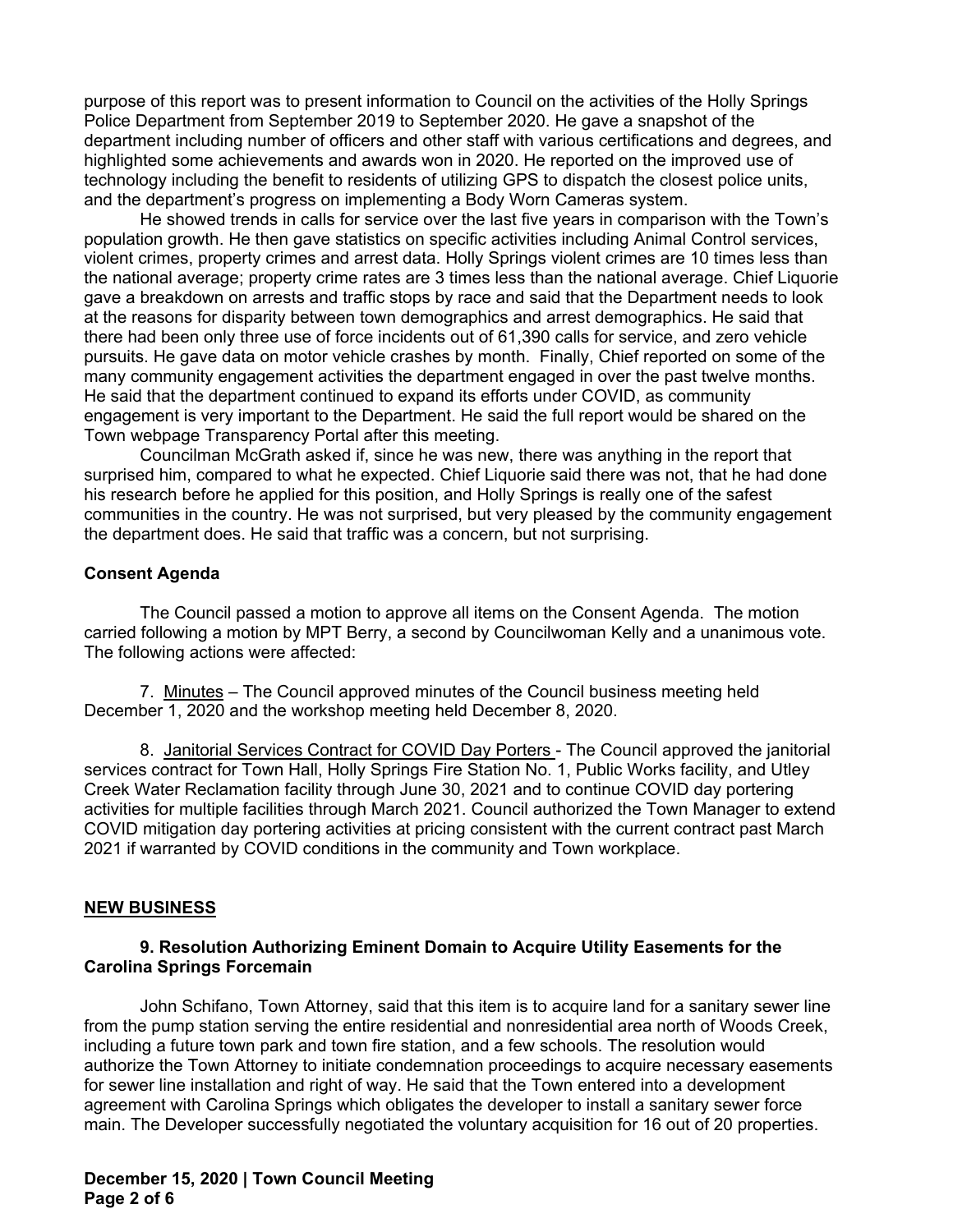Four property owners are unwilling to convey easements after more than 20 attempts at negotiation and a town hall meeting.

Councilwoman Kelly asked if the appraisal took into account fences, big trees or other things owners would want the Town to consider. Mr. Schifano said that three of the four properties are not owner-occupied, and the one that is has no landscaping. The house is set far back from the road on a 5-acre property. He said that the Town doesn't usually compensate for plants and trees that have grown naturally. Fencing or planted landscaping would be replaced, but not volunteer growth.

**Action:** Motion to adopt Resolution 20-46 to Authorize Eminent Domain to Acquire Utility Easements, Rights of Way, and Temporary Construction Easements for Four Property Owners.

**Moved by:** Berry **Second by:** Wolff **Vote:** Unanimous *A copy of Resolution 20-46 is attached to these minutes.*

#### **UNFINISHED BUSINESS**

#### **10. Minimum Housing Standards Compliance**

Andrew Rubley, Development Services, said the purpose of this item was to review the progress of the repairs to the subject home at 405 Bass Lake Road, and to consider extending the time for the owner to comply with the minimum housing standards. NC General Statues 160A-441 grants municipalities the authority to cause dwellings that do not meet minimum housing standards to be repaired, closed, or demolished. He outlined the timeline of engagement with the homeowner from January 2020 to the present.

The home was last inspected this afternoon. The homeowner has made substantial progress on items that are considered immediate hazards, including fixing unsafe electrical issues in the interior; fixing roof and siding that allowed water intrusion; repairing the living room ceiling; installing smoke alarms; and closing access to dilapidated exterior porches to prevent their use. Mr. Rubley said that minor minimum housing violations remain, including fixing eaves and fascia to prevent rodent and water intrusion; electrical covers on the interior and exterior; front porch balusters; fixing holes in walls throughout the interior; and bathroom ventilation. However, staff believes full compliance can be achieved within sixty (60) days with action by the homeowner.

Scott Chase, Assistant Town Manager, said that there are still important issues, but he believes the deferral is the right action. He said that he will engage with the homeowner during that sixty days.

**Action:** Motion to defer Resolution 20-26 for a period of sixty additional days.

**Moved by:** Wolff **Second by:** Villadsen **Vote:** Unanimous

#### **OTHER BUSINESS**

Mayor Sears said that the new Aldi just off Highway 55 is now open. He said there have been 999 cases of COVID 19 in our zip code, and 3 deaths. He commends the people of our zip code for following the 3 W's – Wear a Face Covering; Wash Your Hands; Wait 6 feet apart. As of Thursday, Rex Hospital will start innoculations and they have 2,900 doses of the vaccine. It will be primarily given to health workers who work with COVID patients. We are waiting for approval on the other two vaccines.

Councilman Villadsen said he encouraged listeners "of a certain age" to get a colonoscopy because these types of cancer are curable if caught early.

**December 15, 2020 | Town Council Meeting Page 3 of 6**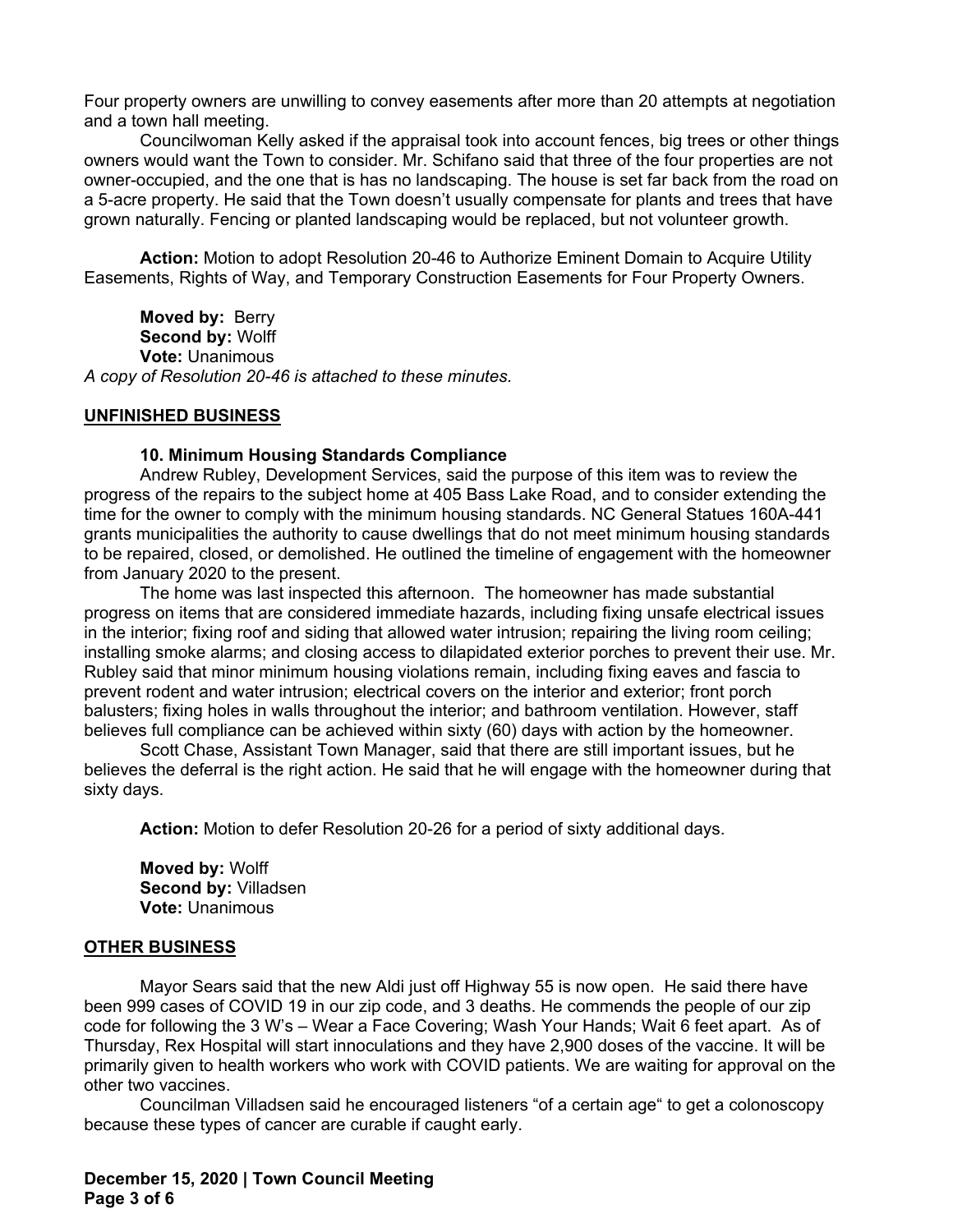Councilwoman Kelly said the events staff has been putting on for the holiday season have been spectacular. To come up with innovative and cheerful events in this time of COVID is wonderful. She congratulated Communications, Parks & Recreation, the Fire Department, Public Works, everyone is doing the best they can in this circumstance. Merry Christmas, Happy Chanukah, Happy Kwanza.

MPT Berry thanked Mr. McConnell's civics class for inviting him to join them. He fieleded a lot of questions from the kids, most of whom asked if we were getting a Bojangles in town, and he was happy to tell them we are. There were lots of interesting questions and many bright minds over at the high school.

There was discussion about the County and our zip code going in the wrong direction as far as COVID19 cases, and the Governor's request that municipalities pass ordinances to add civil penalties to violations of the Executive Order on mask wearing and gathering sizes. It was agreed that putting the onus on businesses to enforce matters was unfair to the business owners and frontline workers, but the majority felt that the Police Department had enough to do without enforcing the mandate. The Town has not had a need for citations yet, but the Holly Springs Police Department is making visits to businesses when asked. Mayor Sears asked people not to travel or go to parties. Council agreed that another communications and education push to the Town, residents and businesses, would be a good thing, to encourage people to follow the guidelines and to encourage people to enjoy a more private, virtual, holiday to slow the spread. It was discussed that, if there was a need seen in the future for such an ordinance, they could discuss it again at that time.

### **11. Council Committee Report on Landfill Odor Mitigation Efforts**

Councilwoman Kelly and Councilman McGrath gave reports on the activities of the Landfill Odor Mitigation committee. Councilwoman Kelly reported on the activities of the Alternative Solutions Sub-Committee. She said that the Council passed Resolution 20-04 in February 2020 to request action by the county on the malodor problem at the South Wake Landfill. The subcommittee focused on the first and fourth requests in that Resolution, which concern efforts that can be taken to assess alternatives, and to complete the odor reporting and resident engagement mobile app. She shared a history of the South Wake Landfill and the county's relations with the Town on the subject, saying that with new Commissioners on the Wake County Board of Commissioners, it was important to bring them current on the problem. She said that issues residents have with the landfill include environmental concerns, litter on local roads, negative impacts to businesses and residents, and, most concerning, odor issues. She said the subcommittee is looking into Industry Best Practices; what has been tried so far that has worked, or has not worked; odor complaint analysis, and what metrics would best serve Holly Springs.

Councilman McGrath said he concurs with Councilwoman Kelly about the concern for how we capture the odor problem. The challenge is what to communicate to residents and how it is communicated to the Commissioners and the partners in the ILA that we are not a party to. At this point it is 10 ½ years before those agreements can be renegotiated. He said he wants to figure out what can be done between now and 2031. There is language in the ILA that says that the landfill should be in use until 2050. He said therefore, there are short term (to 2031) and longterm (to 2050) actions to consider. He said the committee has had some good conversations with the landfill leadership and GFL. They reported on things that they have tried to do, including spending \$2 million dollars in additional equipment to put dirt over the open face each evening. He said there is agreement that they had some poor management in the past at the landfill management level, and they replaced that manager last summer. The new manager is very atuned to having a landfill in a municipality. He has worked in that evironment and understands how to operate in it. They are being proactive. The design for Phase 2B is above and beyond the envorionmnetal standards required by the EPA. He said it was encouraging to see that additional investment by GFL. The landfill management are trying to get cause and effect by going back to see what is going on with weather, etc.when a malodor problem is reported. He empathizes with people who are frustrated, but thinks we need to figure out how to coexist with the landfill. He said he thinks GFL and Wake County Board of Commissioners are reasonable partners. He said the committee wants to come up

### **December 15, 2020 | Town Council Meeting Page 4 of 6**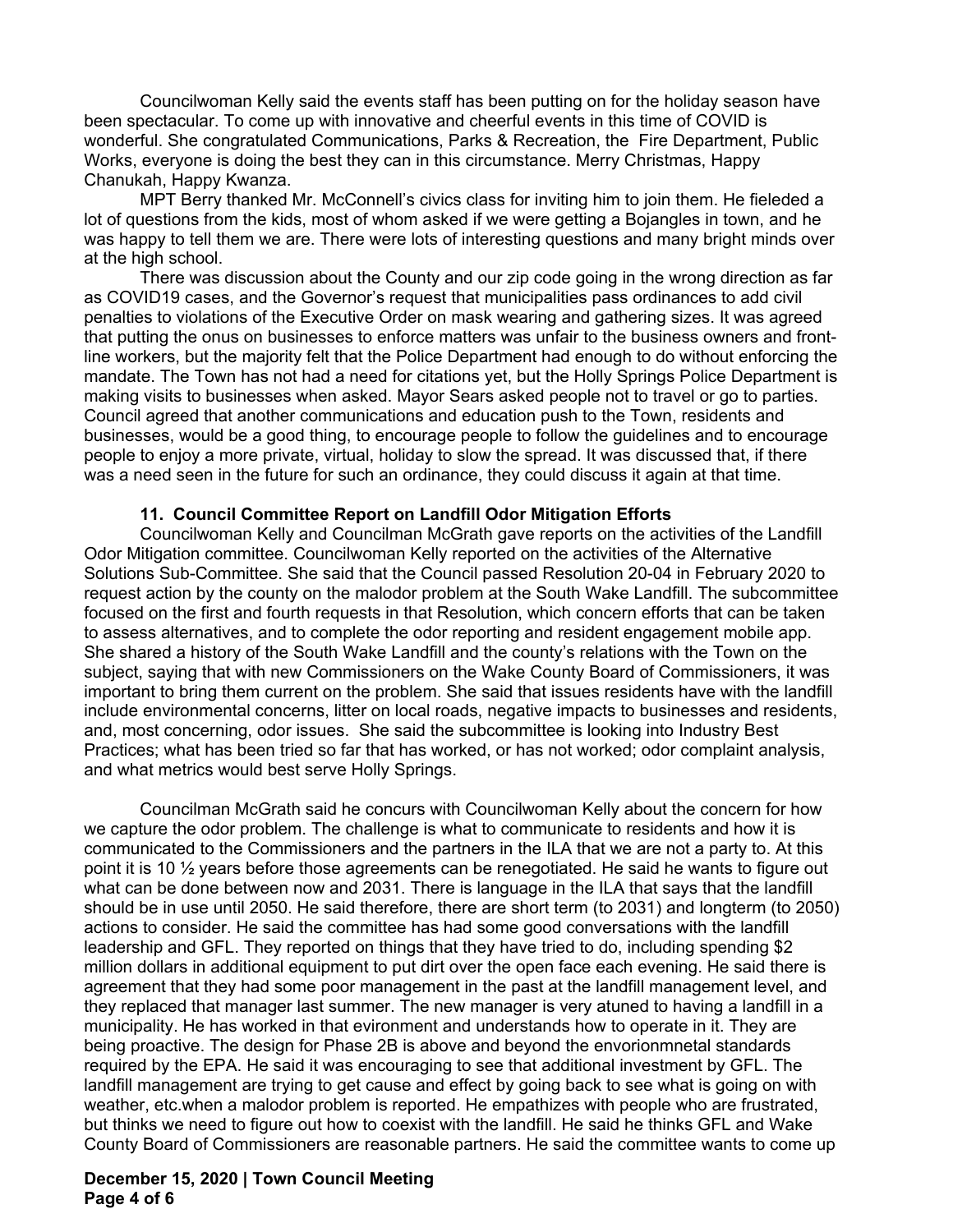with measures that are meaningful and can be tracked back to the cause. In the contract, the responsibility for odor control is born by Wake County, not GFL. The Town has to convince six people. If there is any change in the ILA, the Town would have to convince 11 other municipalites. There is work to do, but there is the potential for progress. The next step is, even if we agree on what is a reasonable odor, what do we do. There is no way to breach the contract for cause; only if they don't perform according to the contract. We need to continue to be sure we have a good joint message from the Town as we address the commissioners and the broader audience.

Mayor Sears thanked them for their efforts and said now we have the Commissioners' attention, so we are on the right track. If we continue to talk, we will get there.

Councilman Wolff said that when he proposed this committee, he envisioned it as a way to act as a facilitator to conect residents with Commissioners. That has been sideswiped by COVID. It is a way to educate, which you have done tonight, but that has also been made difficult by COVID. Another goal was that we have a unified voice to the Commissioners. With the subcommittees, do we have a unified message; do we have those action items to bring to them? There was discussion about what the message Council wished to bring to the Commissioners would be. Mayor Sears said Commissioner Matt Calibria supported the need for a timeline. If we all support that as a big piece of this action. We have never had a timeline. If we can all get together and support a timeline of what the options are at the end of that timeline, it woud be a positive step in that direction. It was discussed that the tipping fees are below the state average, so there was room to increase those in order to have the funds to work on the problem. John Schifano, Town Attorney said that the contract with the county requires GFL to use good industry standards as observed in the Southeast region of the United States. Council could hire a consultant to see if what they are doing meets that standard. There is probably a consultant you could hire to get that information. The danger is that the consultant might come back and say that they are meeting those standards. Councilman McGrath said that GFL should be required to hire the consultant. Council is trying to articulate that this is a county problem. The expense of a consultant should come from their budget. Councilman Wolff suggested that this would be a good option to put at the end of the potential timeline.

It was agreed that it is important to gather those metrics and stick to a timeline so that external factors are not delaying addressing this problem. It was also agreed that, the Town is finally getting the attention of the County, and that, since this has been an issue since 1995, it is not going to be quickly solved, but progress is being made.

# **MANAGER'S REPORT**

Randy Harrington, Town Manager, said the intent of the Resolution on Landfill Malodor was to build momentum, and Council and the Committee have built a lot of momentum. Everyone has articulated that. David Ellis, Manager at the County, recognizes it and has been a good partner.

He said he had 3 items to report tonight.

- 1. Tomorrow evening from 6:30- 8:00, there is a Parks and Recreation Master Plan meeting via Zoom and the link is available on the calendar on the Town website;
- 2. He reminded the public, that due to rising COVID cases in the area, in January Council meetings will be going to a hybrid format, where only the Council and Mayor and minimal staff will be in the Chamber. The public will not be allowed in the chamber but are encouraged to use the Zoom link in the calendar to follow those meetings. Public Comments will be received as they have been since March, in writing by email to the Clerk or left in the drop box in Town Hall parking lot.
- 3. Finally, echoing comments Council has made about holiday events he wanted to recognize Tamara Ward for her coordination of many events and particularly the Ting Tree Trail. The Town has gotten great feedback on these events. He also wanted to recognize Chief Smith for his great relationship with Santa, and for bringing him down from the North Pole and taking him around town.

With that, Happy Holidays to everyone.

**CLOSED SESSION:** The Council entered into closed session, pursuant to N.C.G.S. 143- 318.11(a)(4) to discuss an economic development matter.

**December 15, 2020 | Town Council Meeting Page 5 of 6**